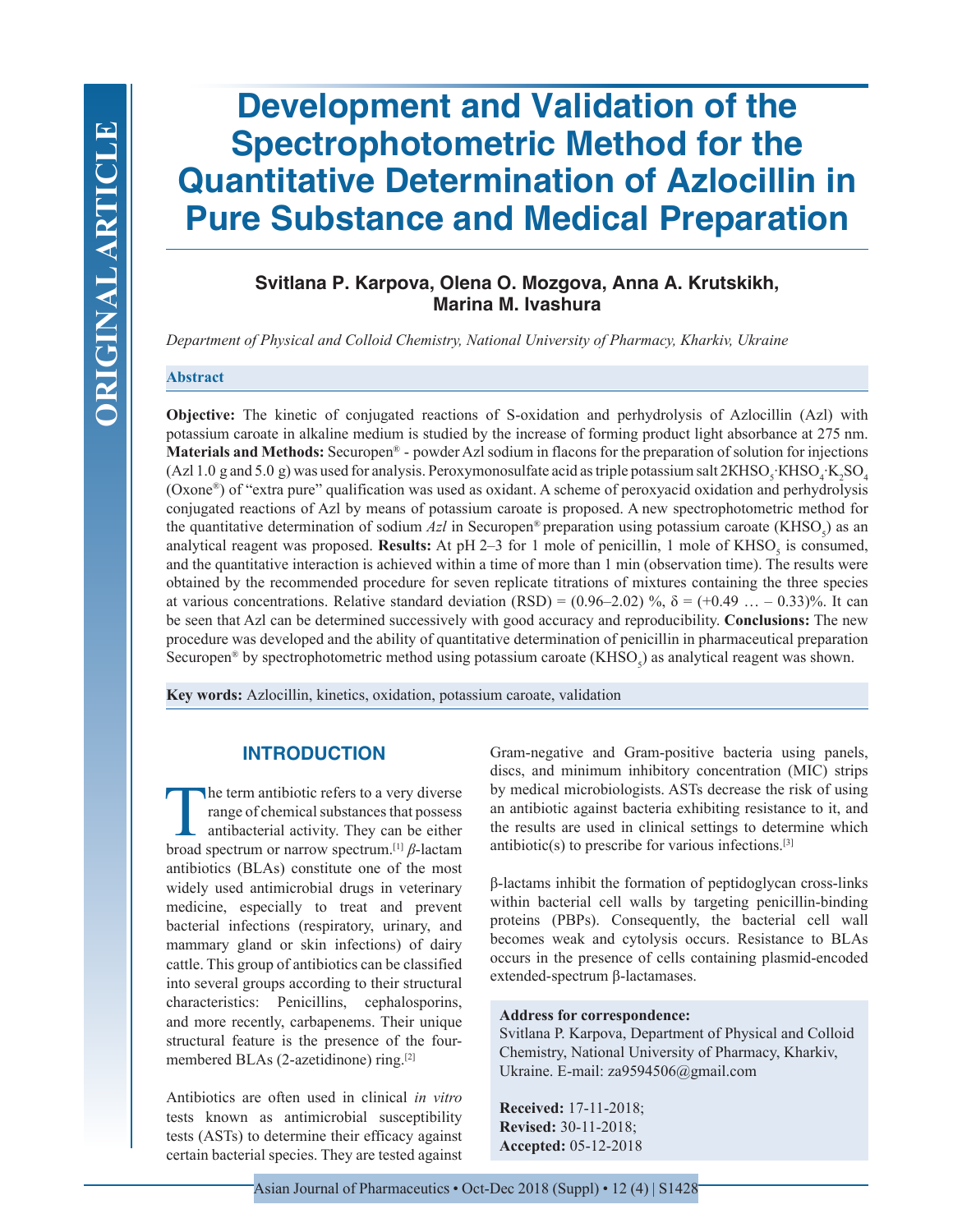Azl is an acylampicillin antibiotic with an extended spectrum of activity and greater *in vitro* potency than the carboxypenicillins. Azl is similar to mezlocillin and piperacillin. It demonstrates antibacterial activity against a broad spectrum of bacteria, including *Pseudomonas aeruginosa* and, in contrast to most cephalosporins, exhibits activity against Enterococci. Azl is considered a broadspectrum antibiotic and can be used against a number of Gram-positive and Gram-negative bacteria. The following represents MIC susceptibility data for a few medically significant organisms.<sup>[4]</sup> The activity of Azl and mezlocillin, new semisynthetic ureido penicillins, was investigated and compared with that of other known BLAs. At a concentration of 25 µg/ml, Azlocillin (Azl) inhibited 74% of *Enterobacter*, 97% of *Proteus mirabilis*, 64% of *Citrobacter*, 91% of *P. aeruginosa*, and 82% of *Bacteroides* strains tested. Mezlocillin inhibited 86% of *Shigella*, 96% of *Enterobacter*, 80% of indole-positive *Proteus*, 88% of *Bacteroides*, and 63% of *Pseudomonas* strains tested. Azl was more active against *Pseudomonas* than ticarcillin, carbenicillin, or mezlocillin. Mezlocillin was more active than carbenicillin and ampicillin against *Escherichia coli, Klebsiella, Enterobacter, Citrobacter, Acinetobacter, Serratia*, and *Bacteroides*. Azl and mezlocillin were less active than cefazolin against β-lactamase-producing *E. coli* and *Klebsiella* strains but more active than cefazolin against *Enterobacter*, indolepositive *Proteus, Acinetobacter, Citrobacter*, and *Serratia* strains. Both compounds showed activity equivalent to that of cefoxitin against *Bacteroides* isolates. Both agents were destroyed by many of the β-lactamases from Gram-negative organisms.[5] Azl is an extended-spectrum BLAs derived from ampicillin. It is useful against *P. aeruginosa*, *E. coli*, *H. influenzae*, and a variety of other Gram-negative species. It has also been used to develop antibiotic counting techniques. Azl sodium is freely soluble in aqueous solution.<sup>[6]</sup>

Azl is only found in individuals that have used or taken this drug. It is a semisynthetic ampicillin-derived acylureido penicillin. By binding to specific PBPs located inside the bacterial cell wall, Azl inhibits the third and last stage of bacterial cell wall synthesis. Cell lysis is then mediated by bacterial cell wall autolytic enzymes such as autolysins; it is possible that Azl interferes with an autolysin inhibitor.[7]

IUPAC name Azl: sodium;(2S,5R,6R)-3,3-dimethyl-7 oxo-6-[[(2R)-2-[(2-oxoimidazolidine-1-carbonyl)amino]- 2-phenylacetyl]amino]-4-thia-1-azabicyclo[3.2.0]heptane-2-carboxylate. It is an antibiotic used in treating infections caused by *P. aeruginosa*, *E. coli*, and *Haemophilus* influenza.[8]

Microbiological assays on antibiotics are used in pharmaceutical preparations and raw materials whose contents are related to their biological activity and usually cannot be determined by chemical analyses.[9]

Different methods, such as biological, chemical, and physicochemical, are recommended for its quantitative determination. Biological methods are based on the direct antibiotic biological action on a test microorganism sensitive to the given antibiotic. Disadvantages of the biological methods are the long-lasting procedure and the dependence of the results precision on the external factors.[10]

The extensive literature survey reveals the various methods of quantitative determination of penicillin family preparations, such as high-performance liquid chromatography, spectrophotometry, extraction photometry, iodometry, different variants of voltammetry, electrokinetic capillary chromatography, and densitometry, and kinetic analysis is proposed.[11-16]

The spectrophotometric methods that are based on the application of phenol Folin–Ciocalteu reagent and reactions with Mn(II), Cu(II), and Ni(II) salts are also known. These methods give the possibility to determine penicillin in medical preparations in the presence of different excipients.<sup>[17-21]</sup>

The β-lactam group is one of the most important families of antibiotics used in veterinary medicine and has been widely used for decades in animal husbandry. Penicillins are commonly used antimicrobials for the treating, controlling, and preventing of animal diseases. The extensive use of penicillins may cause the presence of their residues in food products of animal origin and may have side effects to consumers. Moreover, penicillin residues in food products may be responsible for allergic reactions in humans and promote the occurrence of antibiotic-resistant bacteria. Therefore, rapid and sensitive methods are needed for the routine to monitor the presence of residues in animal tissues.

It is based on the preliminary oxidation of Azl with potassium caroate excess to the corresponding S-oxide, followed by the determination of the hydrolytic conversion of its product in an alkaline medium by the kinetic spectrophotometric method (initial rate [tangent] method).[22]

## **MATERIALS AND METHODS**

All the materials were of analytical reagent grade, and the solutions were prepared with double-distilled water.

Azl sodium salt substance (CAS Number 37091-65-9) was used in the experiment. Azl sodium is the sodium salt form of Azl, a semisynthetic, extended-spectrum acylampicillin with antibacterial activity. Azl binds to PBPs located inside the bacterial cell wall, thereby inhibiting the cross-linkage of peptidoglycans, which are critical components of the bacterial cell wall. This prevents proper bacterial cell wall synthesis, thereby results in the weakening of the bacterial cell wall, and eventually leads to cell lysis. Its chemical structure is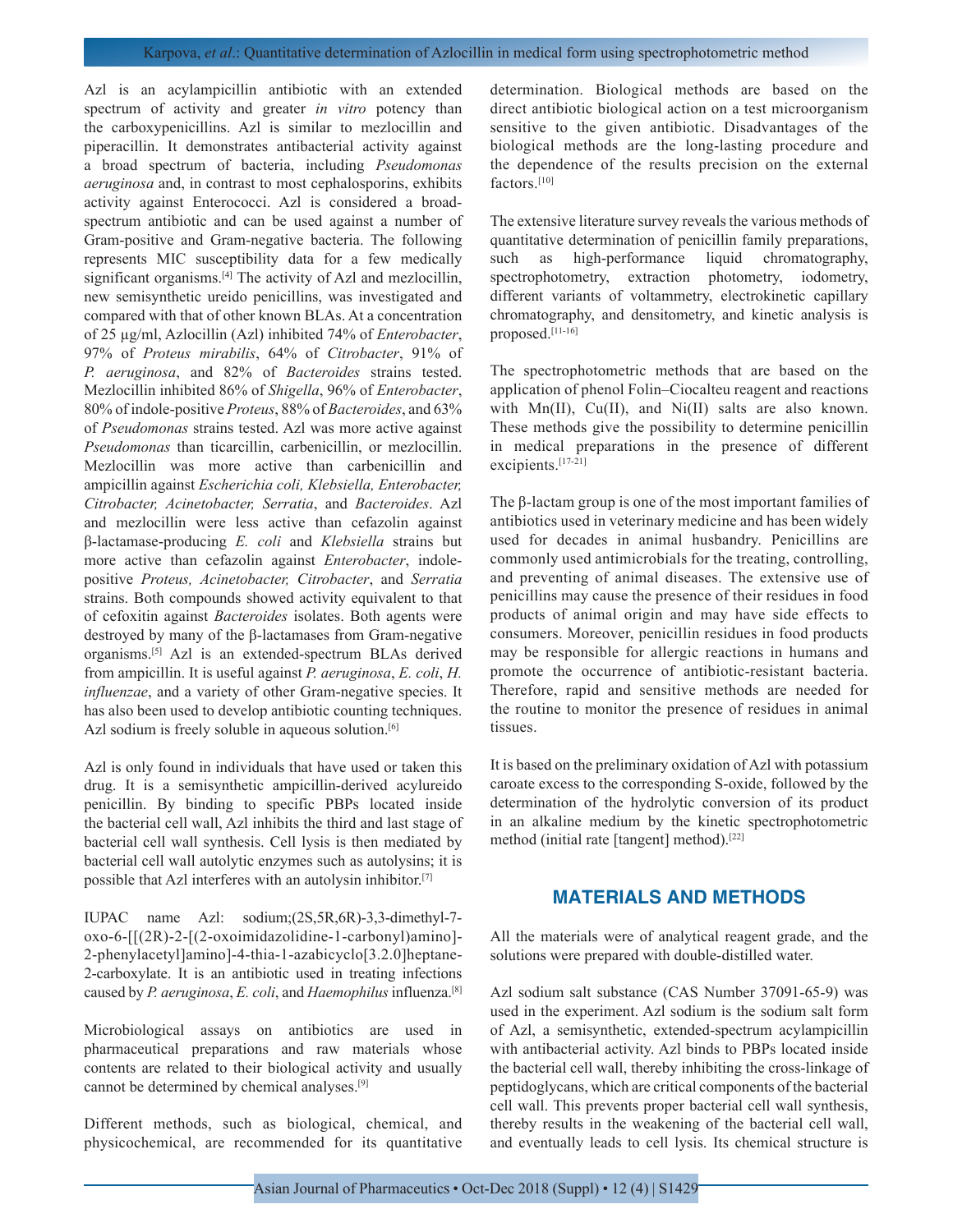following (2*S*,5*R*,6*R*)-3,3-dimethyl-7-oxo-6-{[(2*R*)-2-{[(2 oxoimidazolidin-1-yl)carbonyl]amino}-2-phenylacetyl] amino}-4-thia-1-azabicyclo[3.2.0]heptane-2-carboxylate  $(C_{20}H_{22}N_5NaO_6S).^{[1]}$ 

Investigated pharmaceutical preparation Securopen® powder Azl sodium in flacons for preparation of solution for injections (Azl 1,0 g; 5,0g). Manufacturer Bayer Aktiengesellschaft (245284). D-51368 Leverkusen, Germany, was studied in the presented work as a medical preparation.

The procedure for the preparation of Azl sodium standard solution is as follows: 500 mg Azl sodium salt substance was transferred to 100-ml measuring flask and dissolved in 50 ml of double distilled water and to bring the final volume of solution to the mark by double distilled water.

Potassium caroate was used as an oxidant in the view of a triple potassium salt  $(2KHSO<sub>5</sub>·KHSO<sub>4</sub>·K<sub>2</sub>SO<sub>4</sub>)$  of an "extra pure" grade. The commercial name is Oxone® with the content of active oxygen 4.5%. It is available and has good solubility and stability in water. It was proposed for cefadroxil kinetic spectrophotometric determination as an analytical reagent. Standard electrode potential for redox semi reaction

$$
HSO_5^- + 2 H^+ + 2 e^- \rightarrow HSO_4^- + H_2O
$$

is 1.8 V.[23-26]

The procedure of potassium caroate standard solution is as follows: 0.615 mg of Oxon was transferred in 100 mL volumetric flask and diluted to the mark with double distilled water at 20°С. The solution of potassium caroate was standardized iodometrically.

Electrochemical measurements were carried out in the spectrophotometer SF-46 (LOMO); kinetics was studied by the produced product light absorbance at 280 nm. The optical density of the solution was studied in the cell with a thickness of absorbing layer  $l = 1$  cm. Solutions were thermostated in UTU-2 (Zeamit, Horizont Krakow, Poland) before mixing; time was recorded using stopwatch after mixing. The 0.1 mol/L solution of sodium hydroxide (NaOH) without carbonates was used to create and maintain the required acidity. Processing of the results was carried out by "tangent method" (the differential version). Rate was estimated by the slope of the linear section of the kinetic curve A - time (tg $\alpha_{a\tau}$ , min<sup>-1</sup>).

Kinetic method have certain advantages in pharmaceutical analysis regarding selectivity and elimination of additive interferences, which affect direct spectrophotometeric method. Measurements of the pH were made on potentiometer (Gomel, Belarus, I-160 model).

The method on initial rates (tangent method) was used to collect kinetic data (usually at 275 nm) by following the appearance production of perhydrolysis reaction of Azl. A solution of NaOH was thermostated in the cell compartment, and then, mixtures of solutions of Azl with solutions of potassium caroate (time incubation of 1 min) were added to the cell. The resulting solution was mixed thoroughly and put into the spectrophotometer. The precision of rate determination was usually  $\pm 2-5\%$ .

Aliquots of 0.50–10.00 mol L−1 of the studied Azl test solutions were pipetted into a series of 50 mL volumetric flask containing 5 mL of 2.10<sup>-2</sup> mol/L KHSO<sub>5</sub> solution and mixed well. 5 mL of 0.06 mol/L NaOH solution was added to the flask brought to the mark and missed well. The stopwatch was switched on after the alkali solution addition. The increase in absorbance of the obtained solution at 275 nm was recorded as a function of time for 10 min against reagent blank. It shows the dependence of Azl alkaline solution absorption against time at 275 nm. They have linear dependence during the first 10–15 min. The initial rate of the reaction at different concentrations was obtained from the slope of the tangent to absorbance time curves. The calibration graph was constructed by plotting the tangent of the initial rate of the reaction versus concentration of Azl (C,  $\mu$ g/mL).

For simplicity, we use the following terminology. The potassium caroate (both  $HSO_5$  and  $SO_5^2$ ) is termed as caroate system, the perhydrolysing mixture of potassium caroate with NaOH solution will be termed the perhydrolysis system  $SO_5^{2-+}$ .

 $SO_5^{2-}$  +HO<sup>-</sup> was considered to be the active perhydrolysant in these reactions, and the data are consistent with this interpretation.

Furthermore, a preliminary kinetic study by iodometric titration method was conducted on the S-oxidation of Azl by the potassium caroate system; the reaction is

$$
-S - HSO_5 \to -S(O) - H^+ + SO_4^{2} \quad \text{[29,30]}
$$

A mechanism involving the intermediate S-oxide Azl (formed in a rapid step) and its conjugate with perhydrolysis system was postulated. Product perhydrolysis reaction of Azl  $(\lambda_{\text{max}} 275 \text{ nm})$ 

Simple and sensitive kinetic spectrophotometric potassium caroate in acidic medium to form S-oxide with follow in product perhydrolysis is in strong alkaline medium at the room temperature.

### **RESULTS AND DISCUSSION**

The results of the experiment showed that the order of mixing influences on the kinetics and yield of the reaction. The highest rate of product accumulation was observed only after prior mixing of the sample of Azl under study with potassium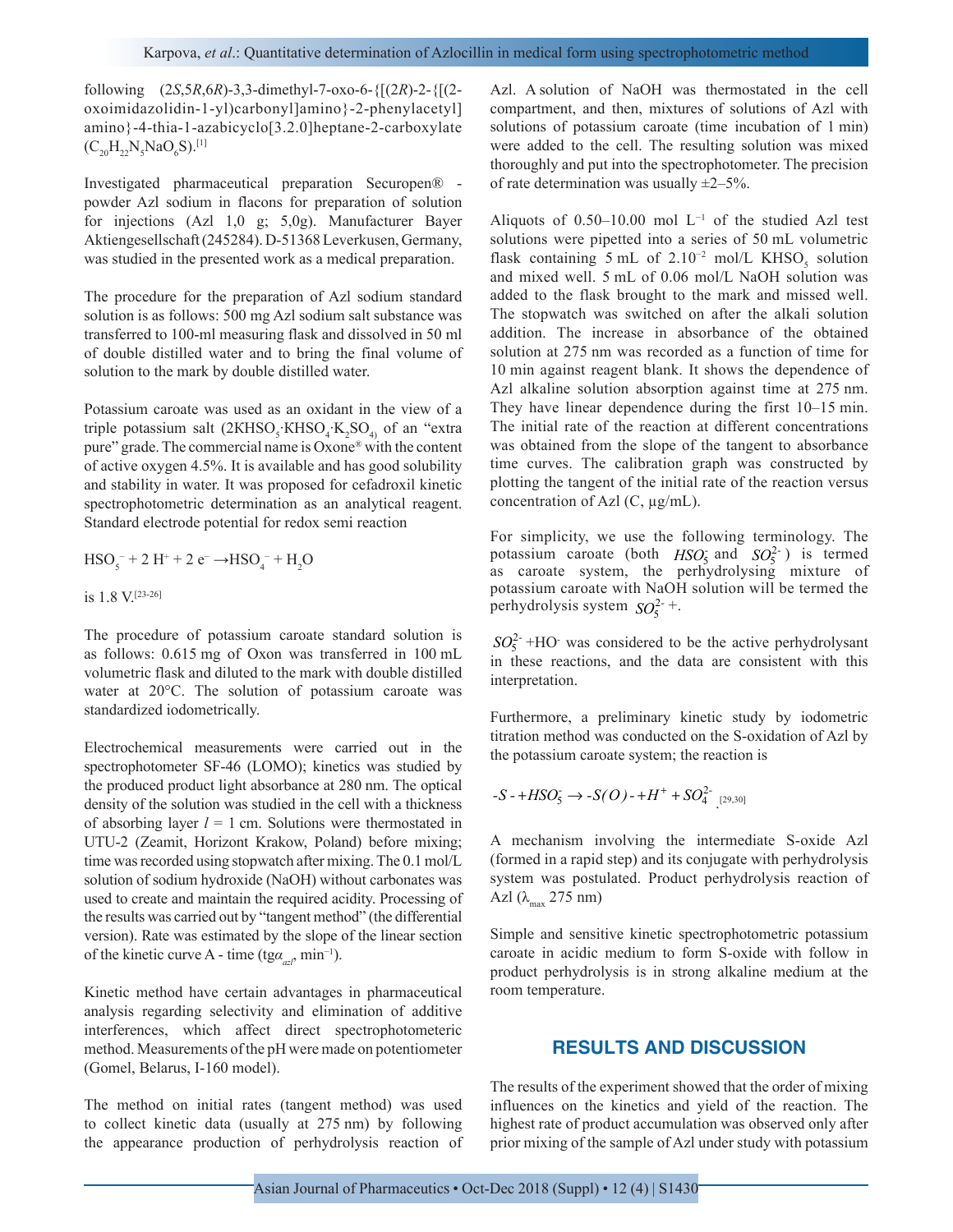caroate and therefore with alkali solution. Maximum activity of potassium caroate in the reaction was achieved at concentrations 2·10−3 mol/L.

A structure Azl is presented in Figure 1.

The electronic spectra of interaction product of Azl with reagents depending on the time are shown in Figure 2.

The theoretical scheme of transformation of the reaction product is given in Figure 3.

The calibration plot for kinetic determination of Azl in optimum conditions is given in Figure 4 shows that the tg*α*  linear concentration dependence was observed within the Azl content in solution 1–50 µg/mL. This was a precondition for the possibility of using the kinetic method in the analysis.

Table 1 shows the results obtained by the recommended procedure for seven replicate titrations of mixtures containing the three species at various concentrations. It can be seen that Azl could be determined successively with good accuracy and reproducibility.

The procedure of Azl assay in flacons. Azl sodium (ca 500 mg) was weighed accurately, dissolved in water, and diluted to 100 ml. The content of mixture was mixed well. 3.0 mL of obtained solution was transferred in 50 mL volumetric flask, further as while calibration graph construction. Got solutions Azl was measured photometrically in a quartz cuvette at 275 nm against distilled water (compensation solution) during first 15 min every minute, and the absorbance kinetic curves against time were constructed. The slope of the linear section of the kinetic curve, tgα, was determined.

The content of  $C_{20}H_{22}N_5NaO_6S$ , in g, in one flacon  $(X_{Az})$  was calculated using the following equation:

$$
X_{A z l} = \frac{a_{st}.t g \alpha .\overline{a}}{a.t g \alpha_{st}}
$$

where  $a_{st}$  - the sample weight of the work standard of Azl, g;

tgα<sub>*st*</sub> - the slope ratio of the kinetic curve in the experiment with the work standard of Azl, min−1;



**Figure 1:** The structure of Azlocillin



**Figure 2:** Ultraviolet absorption spectra of system of 2·10−4 mol/l Azlocillin with 2·10−3 mol/l potassium caroate in 0.01 mol/l sodium hydroxide as function of time (min): 1–3; 2–7; 3–11; 4–15; 5–19; 6–23; 7–27; 8–31

|         | Table 1: Determination of Azl by kinetic method with use KHSO <sub>s</sub> as oxidizing agent |           |                                     |                                          |  |
|---------|-----------------------------------------------------------------------------------------------|-----------|-------------------------------------|------------------------------------------|--|
| Taken g | <b>Determined by kinetic</b><br>method,* $\overline{X} \pm \Delta \overline{X}$               | $RSD(\%)$ | $\delta = \frac{x-a}{a} \times 100$ | <b>Recovery kinetic</b><br>method $(\%)$ |  |
| 1.333   | 1.35±0.028                                                                                    | 2.81      | $+1.28$                             | 101.28                                   |  |
| 2.813   | $2.83 \pm 0.043$                                                                              | 1.34      | $+0.60$                             | 100.60                                   |  |
| 5.541   | $5.56 \pm 0.051$                                                                              | 0.68      | $+0.34$                             | 100.34                                   |  |

\*average of seven determinations (*P*=0.95), RSD: Relative standard deviation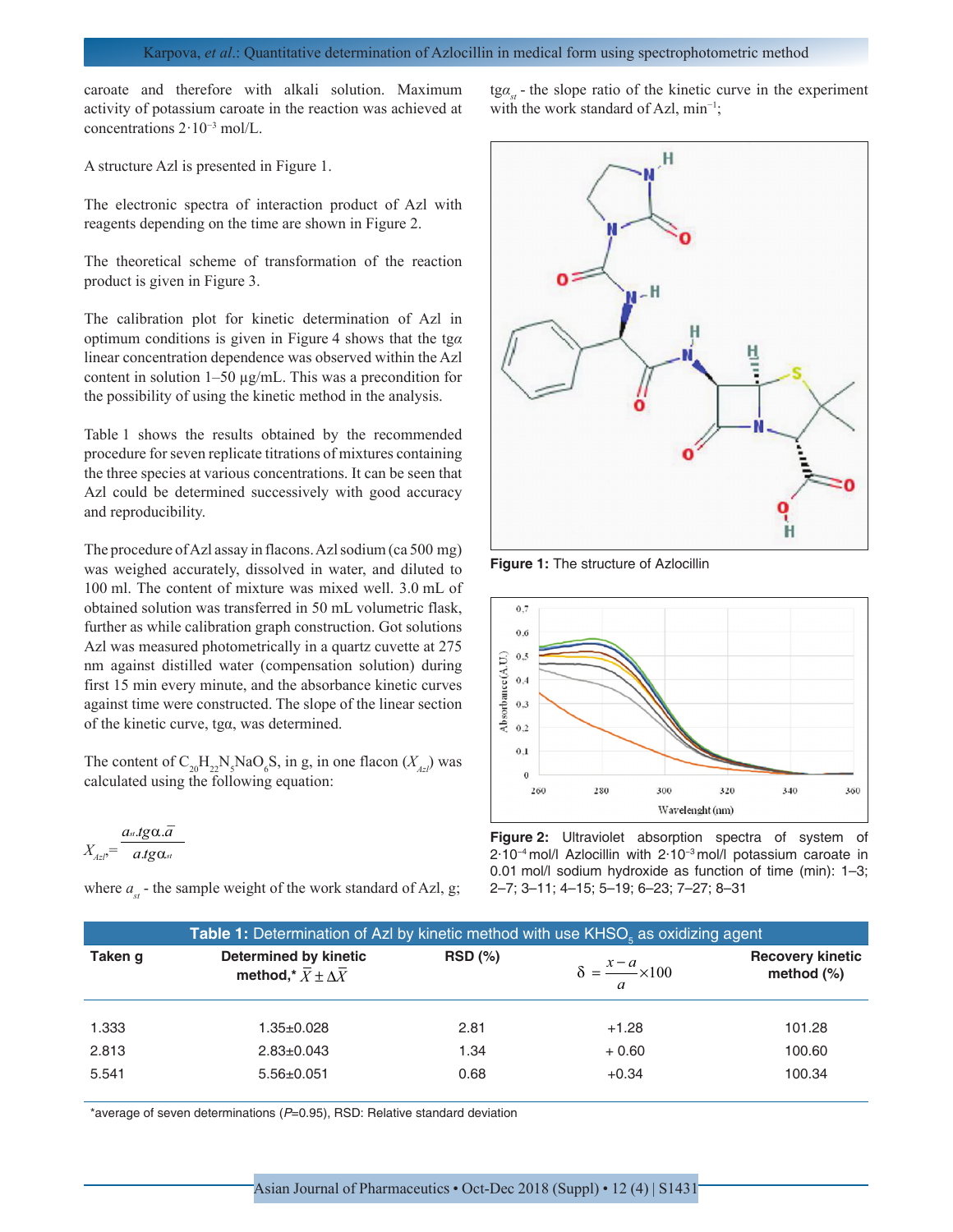Karpova, *et al*.: Quantitative determination of Azlocillin in medical form using spectrophotometric method

| Table 2: Results of quantitative Azl in Securopen® dosage form determination by means of potassium<br>caroate ( $P=0.95, n=7$ ) |                 |                                     |  |  |
|---------------------------------------------------------------------------------------------------------------------------------|-----------------|-------------------------------------|--|--|
| Nominal Azl mass, g                                                                                                             | Actual $g(\%)$  | <b>Metrological characteristics</b> |  |  |
| SECUROPEN <sup>®</sup> Bayer (Germany)                                                                                          |                 |                                     |  |  |
| $1.001*$                                                                                                                        | 1.0029 (100.19) | $\bar{X}$ =1.006 (100.50%)          |  |  |
|                                                                                                                                 | 1.0138 (101.28) | $S=\pm 0,02036$                     |  |  |
|                                                                                                                                 | 0.9818(98.08)   | $S_{\bar{X}=\pm 0.00769}$           |  |  |
|                                                                                                                                 | 1.0397 (103.87) | $\Delta \bar{x} = \pm 0.01885$      |  |  |
|                                                                                                                                 | 1.0101 (100.91) | RSD=2.02%                           |  |  |
|                                                                                                                                 | 1.0129 (101.19) | $x = \pm 1.87\%$                    |  |  |
|                                                                                                                                 | 0.9809 (97.99)  | $\delta = +0.49\%$                  |  |  |
| $5.002*$                                                                                                                        | 5.0179 (100.32) | $\bar{X}$ =4.9856 (99.67%)          |  |  |
|                                                                                                                                 | 5.0035 (100.03) | $S=\pm 0.04774$                     |  |  |
|                                                                                                                                 | 4.9015 (97.99)  | $S_{\bar{X}=\pm 0.01804}$           |  |  |
|                                                                                                                                 | 5.0098 (100.16) | $\Delta \bar{x} = \pm 0.044207$     |  |  |
|                                                                                                                                 | 4.9333 (98.63)  | RSD=0.96%                           |  |  |
|                                                                                                                                 | 5.0159 (100.28) | $E = \pm 0.89\%$                    |  |  |
|                                                                                                                                 | 5.0172 (100.30) | $\delta = -0.33\%$                  |  |  |

\*content of Azl in preparation was controlled by the independent method of iodometric titration.[3]RSD: Relative standard deviation, Azl: Azlocillin



**Figure 3:** The scheme of peroxy acid oxidation and perhydrolysis conjugated reactions of Azlocillin

- *а* the sample weight of the studied powder of Azl, g;
- $\bar{a}$  the average weight of the flacon, g;
- tg*α* the slope ratio of the kinetic curve in the experiment with the Azl solution, min−1.

The results of the Azl quantitative determination are given in Table 2. The proposed method has good accuracy,  $RSD = (0.96-2.02)\%$ .

## **CONCLUSION**

The reaction kinetics of the peroxy acidic oxidation and perhydrolysis of Azl with potassium caroate in the alkaline medium are studied. As an oxidizing agent, the potassium triple salt of peroxymonosulfuric acid,  $2KHSO<sub>3</sub>·KHSO<sub>4</sub>·K<sub>2</sub>SO<sub>4</sub>$ , syn. "Oxone," was applied. The procedure was developed and the possibility of the quantitative determination of Azl in the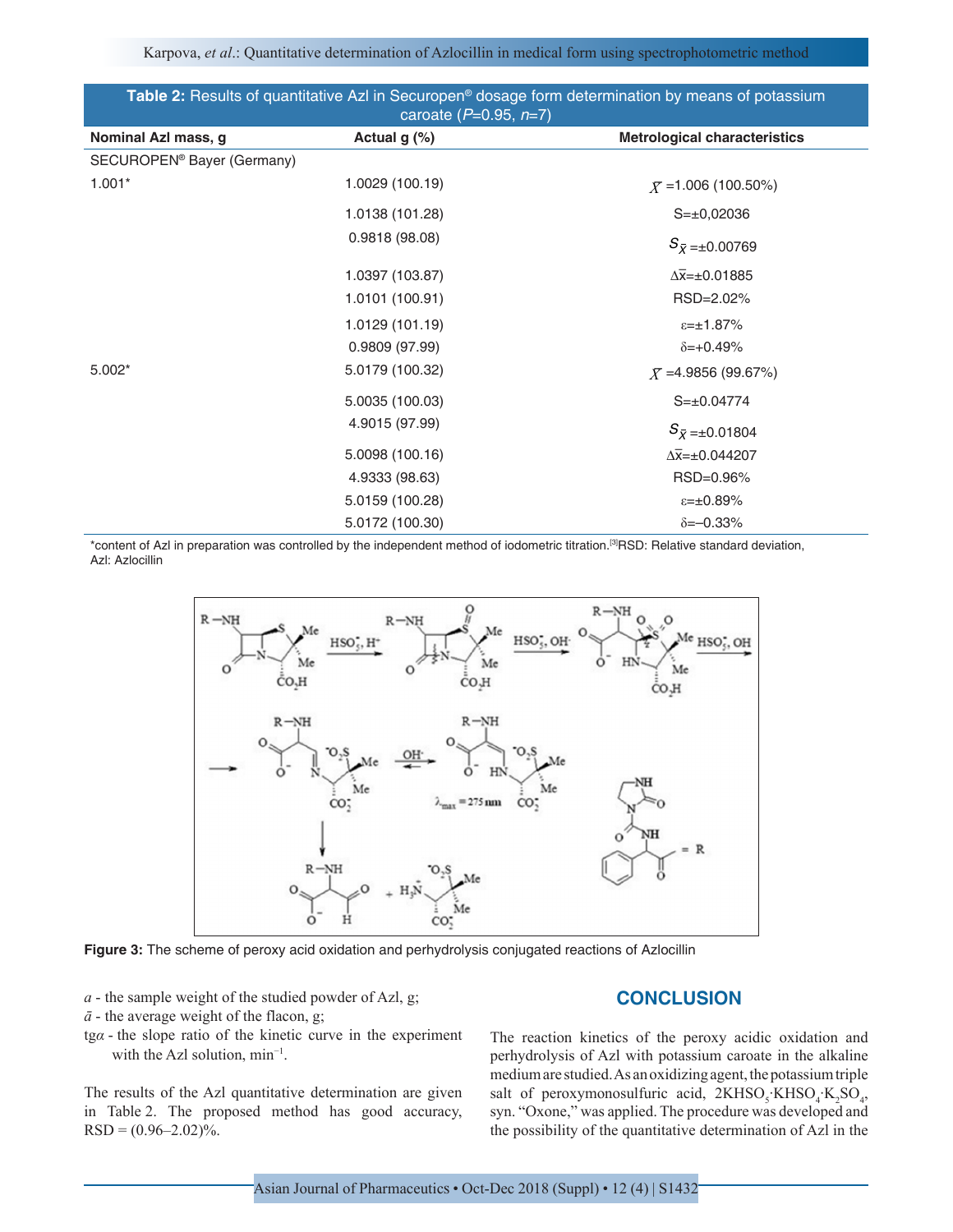

**Figure 4:** The calibration plot for kinetic determination of Azlocillin using potassium caroate

Securopen® preparation based on the results of the kineticspectrophotometric method with potassium caroate as reagent was shown. RSD= $(0.96-2.02)\%$ ,  $\delta = (+0.49 \dots -0.33)\%$ .

#### **Source(s) of Support**

The research work performed in the manuscript is done on the funding of the National University of Pharmacy (Ukraine).

#### **Conflicting Interest (If present, give more details)**

The authors have no affiliations with or involvement in any organization or entity with any financial interest (such as honoraria; educational grants; participation in speakers' bureaus; membership, employment, consultancies, stock ownership, or other equity interest; and expert testimony or patent-licensing arrangements) or non-financial interest (such as personal or professional relationships, affiliations, and knowledge or beliefs) in the subject matter or materials discussed in this manuscript.

#### **REFERENCES**

- 1. United State Pharmacopeia. U.S. Pharmacopoeia 30-NF25, National Formulary 25. Rockville: Pharmacopoeial Convention; 2008. p. 2137.
- 2. Karpova SP, MYe B, Mozgova OO. Developmant and validation of UV spectrophotpmetric area under curve method quantitative estimation of piperacillin. Int J Pharm Sci Res 2018;9:3556-60.
- 3. Evaggelopoulou EN, Samanidou VF. Development and validation of an HPLC method for the determination of six penicillin and three amphenicol antibiotics in gilthead seabream (*Sparus aurata*) tissue according to the European Union decision 2002/657/EC. Food Chem 2013;136:1322-9.
- 4. Karpova S, Blazheyevskiy M, Yu S, Mozgova O. Quantitative determination of azlocillin by iodometric method using potassium peroxomonosulfate. Asian J

Pharm 2018;12:508-11.

- 5. Liu K, Sun D, Zhao Y. Assay detection for azlocillin sodium and sulbactam sodium for injection by HPLC. Chin J Pharm Anal 2008;28:1568-70.
- 6. Liu K, Sun D, Zhao Y. Assay detection for azlocillin sodium and sulbactam sodium for injection by HPLC. Chin J Pharm Anal 2008;28:1568-70.
- 7. Khare B, Khare K. Spectrophotometric determination of antibiotic drug penicillin in pharmaceutical samples using 2,6 dichlorophenol indophenol, N-bromocaprolactam and N-chlorosuccinimide. Int J Recent Res Phys Chem Sci 2017;4:1-7.
- 8. Sorouraddin MH, Iranifam M, Imani-Nabiyyi A. Study of the enhancement of a new chemiluminescence reaction and its application to determination of betalactam antibiotics. Luminescence 2009;24:102-7.
- 9. Singh DK, Maheshwari G. Spectrophotometric determination of penicillins in pure and pharmaceutical formulations using folin-ciocalteu reagent. Drug Test Anal 2010;2:503-6.
- 10. Salem H, Saleh GA. Selective spectrophotometric determination of phenolic beta-lactam antibiotics. J Pharm Biomed Anal 2002;28:1205-13.
- 11. Sallach JB, Snow D, Hodges L, Li X, Bartelt-Hunt S. Development and comparison of four methods for the extraction of antibiotics from a vegetative matrix. Environ Toxicol Chem 2016;35:889-97.
- 12. Svorc L, Sochr J, Rievaj M, Tomčík P, Bustin D. Voltammetric determination of penicillin V in pharmaceutical formulations and human urine using a boron-doped diamond electrode. Bioelectrochemistry 2012;88:36-41.
- 13. Dubenska L, Blazhejevskyj M, Plotycya S. Voltammetric methods for the determination of pharmaceuticals. J Methods Objects Chem Anal 2017;12:61-75.
- 14. Puig P, Borrull F, Calull M, Aguilar C. Sample stacking for the analysis of eight penicillin antibiotics by micellar electrokinetic capillary chromatography. Electrophoresis 2005;26:954-61.
- 15. Hubicka U, Krzek J, Woltyńska H, Stachacz B. Simultaneous identification and quantitative determination of selected aminoglycoside antibiotics by thin-layer chromatography and densitometry. J AOAC Int 2009;92:1068-75.
- 16. Ahmad A, Rahman N, Islam F. Spectrophotometric determination of ampicillin, amoxycillin, and carbenicillin using folin-ciocalteu phenol reagent. J Anal Chem 2004;59:119-23.
- 17. Chen J, Sun P, Zhang Y, Huang CH. Multiple roles of cu(II) in catalyzing hydrolysis and oxidation of β-lactam antibiotics. Environ Sci Technol 2016;50:12156-65.
- 18. Chaudhary N, Mishra P. Bioactivity of some divalent M(II) complexes of penicillin based Schiff base ligand: Synthesis, spectroscopic characterization, and thermal study. J Saudi Chem Soc 2018;22:601-13.
- 19. Hassan SS, Zaki MT, Eldesouki MH. Determination of penicillins by desulphurization with lead and edta